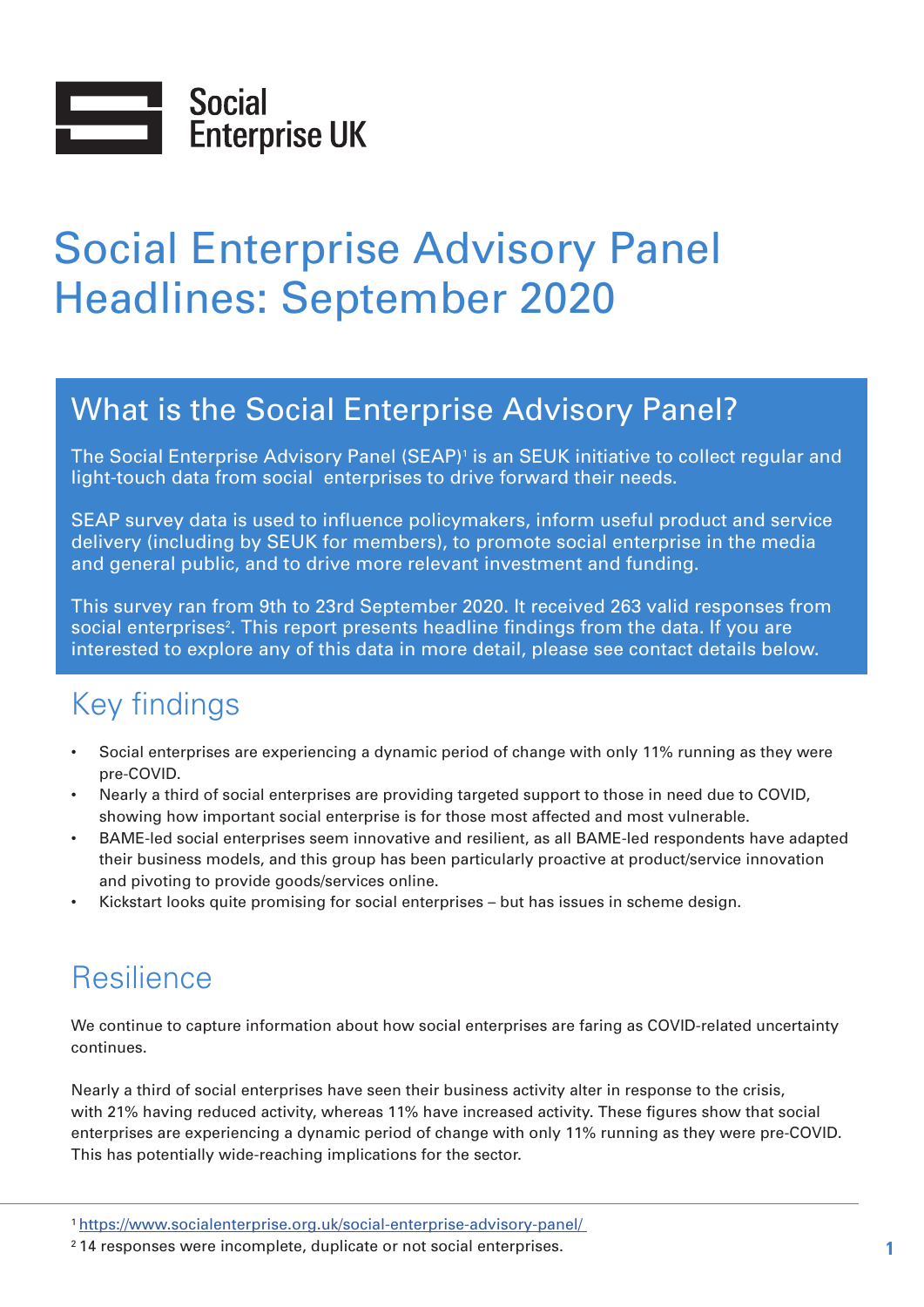#### **What's the situation regarding your business operations?**

| Changes to business model – unsure if/when this will change                                                      | 29%        |
|------------------------------------------------------------------------------------------------------------------|------------|
| Same model, reduced activity                                                                                     | 21%        |
| Changes to business model – permanent change                                                                     | <b>15%</b> |
| Running as pre-crisis, little or no change to business model (processes, products/services or<br>income sources) | 11%        |
| Same model, increased activity                                                                                   | 11%        |
| Changes to business model - plan to return to normal ASAP                                                        | 8%         |
| Completely new business model                                                                                    |            |

We asked how businesses have changed as a result of COVID-19. The prevalence of new products and services reaffirms what we know about social enterprises as engines of innovation. Further, nearly a third of social enterprises are providing targeted support to those in need due to COVID, showing how important social enterprise is for those most affected and most vulnerable. We will continue to highlight this crucial support which social enterprises are providing.

Social enterprises in the devolved regions (Northern Ireland, Wales and Scotland) are most likely to report either reduced or increased business activity and unlikely to have kept the same model or changed the model completely.

Respondents from BAME-led social enterprises are far more likely to have increased their business activity and all respondents in this group have modified their business model in some way to adapt to the crisis.

Smaller social enterprises (turnover of less than £100k) are most likely to have completely new business models.

#### **If your business has changed as a result of COVID-19, do any of the following apply?** <sup>3</sup>

| We now provide (more) products/services online                                       | 47% |
|--------------------------------------------------------------------------------------|-----|
| We provide new/additional support directly targeted at those in need due to COVID-19 | 30% |
| We provide new products/services                                                     | 29% |
| We provide reduced products/services                                                 | 17% |
| Other (please specify)                                                               | 16% |
| We are temporarily closed                                                            | 5%  |
| We have shut down                                                                    | 1%  |

Government support and non-government grants are helping many social enterprises hold on in the short-term, particularly where their main/regular income sources are in question. Inability to engage face-to-face is a big issue for some social enterprises, as some activities and groups of people can't engage online.

By size, social enterprises with turnovers of £500k–£5m are particularly likely to have innovated with new products/ services – and least likely to have reduced the products/services they provide.

BAME-led social enterprises are also much more likely to have innovated with new products/services and to have provided services/goods online.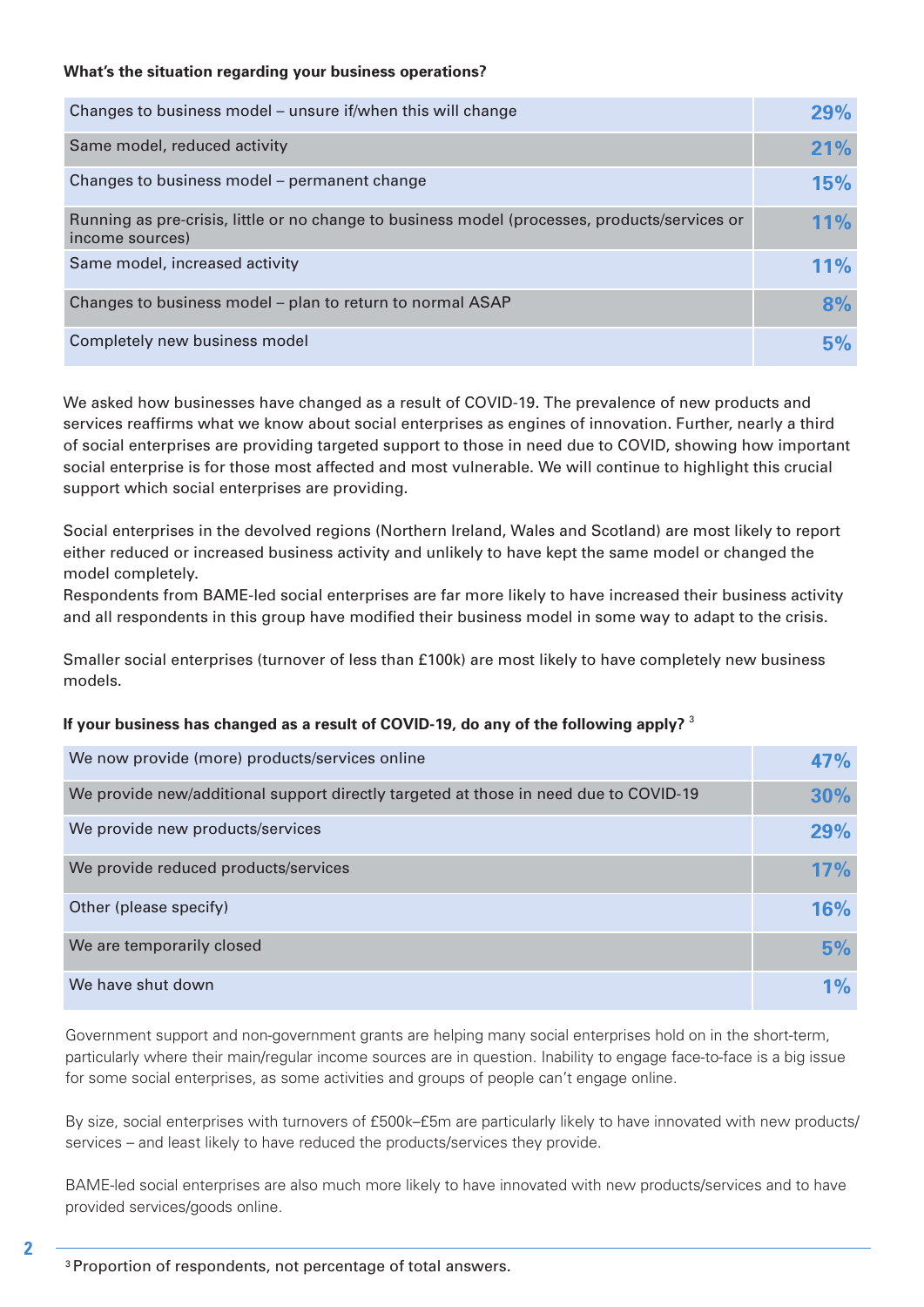**"Despite securing new funding […] concerns over a second wave has left significant uncertainty over providing face-to-face services. We are resigned to the fact that we are becoming more funding dependant (less opportunity for trading) and plan to develop support via our on-line platforms while things are so uncertain."** 

**"We have had to pivot our model to focus […] on increasing sales (to make up for the fact that our supply chain has collapsed) and we are focussing more on wholesaling to independent retailers interested in supporting social enterprise (instead of direct to consumer which is how we previously operated)."**

**"We have had to adapt how we deliver our services due to social distancing. We are customer facing and work in the homes of vulnerable people. Our referrals are up and down with no consistent pattern. Feels like we have returned to our early days of operation only with a wider range of services to offer but without the pipeline of work we had stacked before COVID/March."**

### **Kickstart scheme4**

Nearly a third of social enterprises have or plan to apply for the Kickstart scheme, but the same proportion don't think the scheme will work for them and 39% of social enterprises aren't aware of how the Kickstart scheme works yet.

The main issues raised are challenges in partnering, scheme limitations in terms of timescale and payment amount, and general concerns about logistics.

SEUK is running webinars<sup>5</sup> with information about the scheme and will continue to explore ways to help social enterprises make best use of available resources.

#### **Is the Kickstart scheme set to help you?**

| Don't know yet/haven't looked into it                            |                 |
|------------------------------------------------------------------|-----------------|
| Not relevant/not eligible                                        | <b>31%</b>      |
| We plan to apply in partnership with other organisations         | <b>19%</b>      |
| Hopefully, we've applied in partnership with other organisations | 5%              |
| We've applied/plan to apply as a representative body             | 4%              |
| Hopefully, we've applied for 30+ job placements                  | 1%              |
| We plan to apply for 30+ job placements                          | 10 <sub>o</sub> |

Perhaps unsurprisingly, smaller social enterprises (turnover of under £100k) are most likely to report that the scheme is not relevant or that they are ineligible. By region, social enterprises in the South of England are most positive about their potential to benefit from the scheme, with respondents in the North and Midlands less optimistic that is relevant/of use to them.

4 https://www.gov.uk/government/collections/kickstart-scheme

5 https://www.socialenterprise.org.uk/member-and-seuk-events/kickstarter-scheme-support-for-socialenterprises/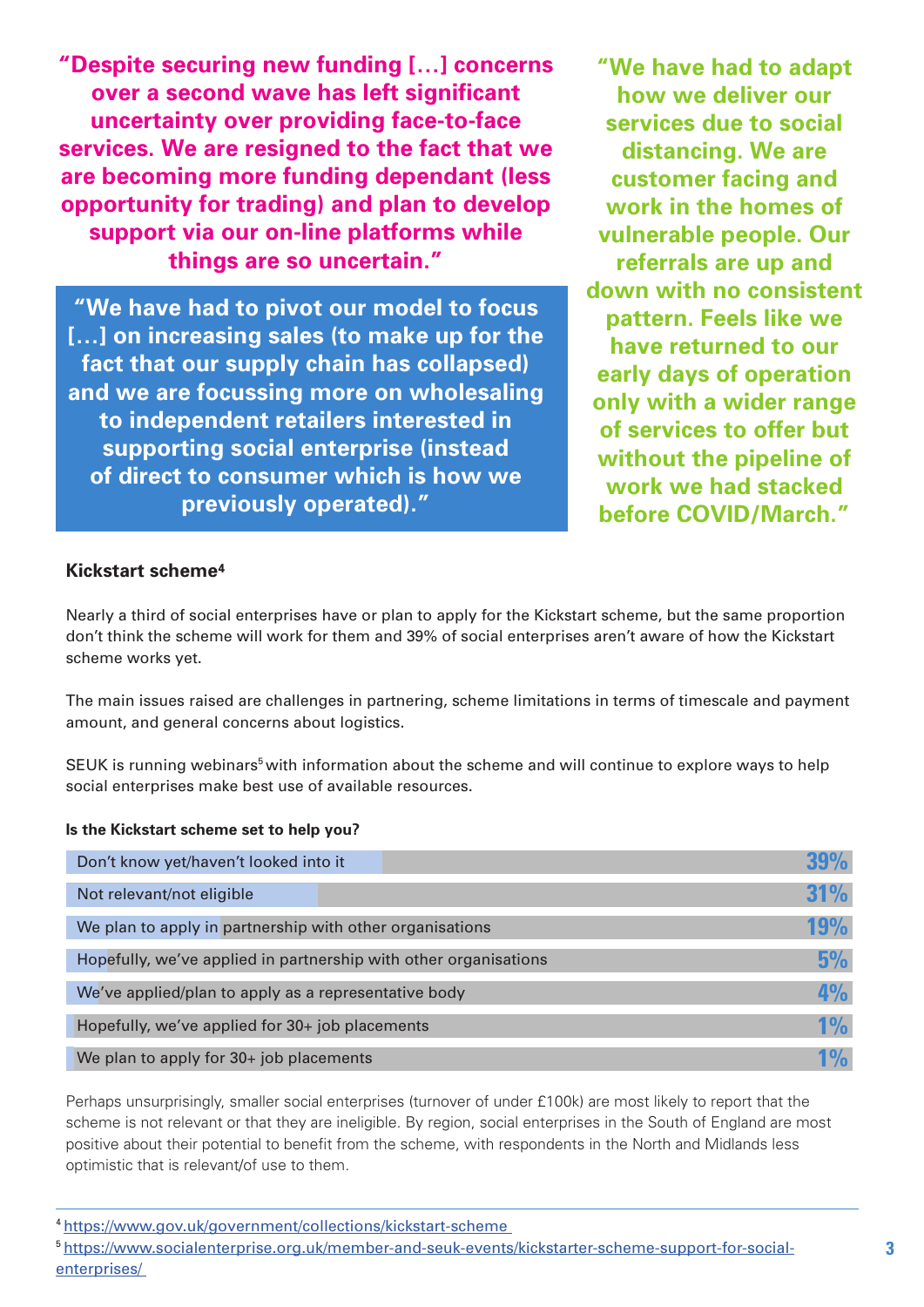**"We are currently looking at how we might apply for this, but need to determine whether our current staff under the new ways of working and a 'slimmer' service are able to manage what could potentially be someone who needs high support and management."**

## **"Feel that the scheme is the wrong as it is short-term and does not fit with our social goal of sustainable employment."**

#### **Growth expectations**

Since the survey in July/August, social enterprise confidence in growth has improved slightly. 9% more expect to remain stable and 8% more expect to grow, with uncertainty reducing by 3%. Income reduction and closure expectations remain similar.

#### **What are your growth expectations for the next 3-6 months?**

|                                                                                           | <b>July/August</b> | <b>September</b> |
|-------------------------------------------------------------------------------------------|--------------------|------------------|
| Uncertain – depends on the outcome(s) of pending<br>funding applications/income/contracts | 38%                | 35%              |
| We expect to maintain a similar position to now                                           | 21%                | 30%              |
| We expect to grow staff and turnover                                                      | 17%                | 25%              |
| We expect income to reduce and/or to lose staff                                           | 8%                 | 8%               |
| We expect to close                                                                        | 1%                 | 1%               |
| Don't know                                                                                | 5%                 | $0\%$            |

BAME-led social enterprises are much likely positive about their growth prospects for the next three to six months compared to the overall respondent average. This could be due to their increased likelihood to have adapted their business model, products and services in response to the crisis.

### **Social enterprises – engines of job creation**

We know from our State of Social Enterprise survey – and anecdotally – that social enterprises both generate more jobs than traditional business and are pioneers in hiring people from diverse groups, including those more likely to struggle in accessing the labour market. Given that unemployment rates are expected to rise as the furlough scheme is removed, we're keen to demonstrate how social enterprises can help address this – and identify issues they may face in doing so.

#### **Thinking about job creation, what are the biggest barriers you face to retaining and increasing your staff?**

| Money – we don't have the funds to retain/increase staffing                                                      |            |
|------------------------------------------------------------------------------------------------------------------|------------|
| Time - we need more help but struggle to invest time in finding new staff                                        | <b>17%</b> |
| Right fit – we've struggled to recruit people who fit our organisational culture and working requirements $15\%$ |            |
| Additional costs of providing flexible work                                                                      | 11%        |
| Additional costs of hiring from disadvantaged/marginalised groups                                                | 11%        |
| Skills – we're not sure the skill sets we need or we've struggled to find people with these skill sets           | <b>10%</b> |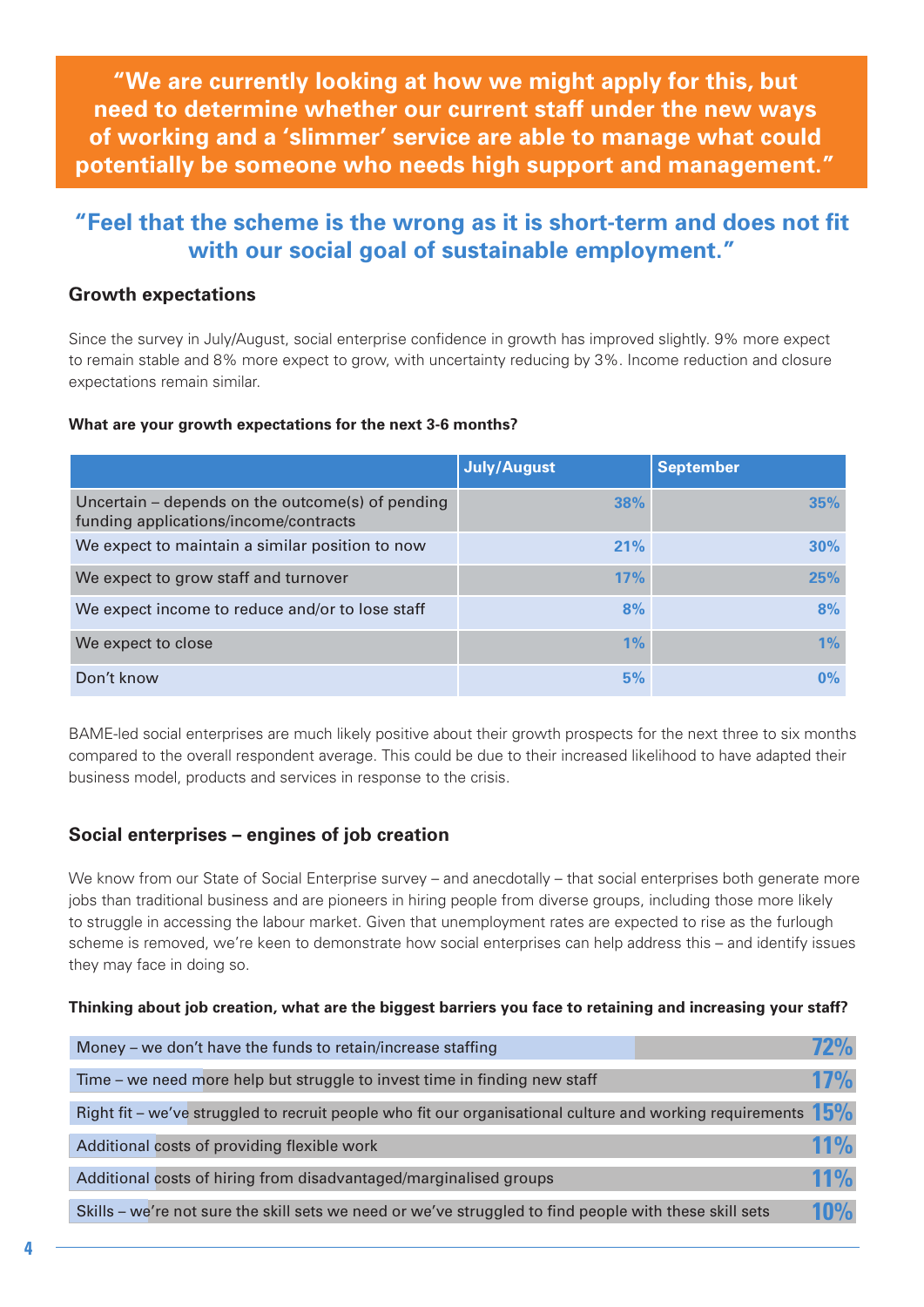Cash is, unsurprisingly, a major factor in recruitment. However, skills gaps don't seem to be a major concern, which is positive. It's also noteworthy that most social enterprise employers don't perceive that hiring people from disadvantaged or marginalised groups, or providing flexible work, has significant additional costs. People also highlighted that 'onboarding' staff is a resource issue (relevant for the Kickstart scheme too). Location can limit staff and skills options, an issue for rural social enterprises, for example.

### **Impact on social beneficiaries**

We asked social enterprises how COVID-19 has been affecting their targeted social beneficiaries (people or groups who may be staff, volunteers, recipients of products/services, clients or customers).

The overriding response across types of social beneficiary is that isolation and loneliness have risen due to the crisis, and this is resulting in increased mental health issues and worse physical health outcomes. Contributing to this, access to services (e.g. for people living with disabilities) is perceived to have worsened.

The digital divide is having an additional negative impact – many people in vulnerable groups struggle to access online support and services, which is especially problematic if they are shielding or struggling financially, for example.

#### **Which of the following are targeted customers/clients/beneficiaries of your core products and services, or recipients of support through your social mission? (primary target)**

| Our local community                                                                                                                   | 24%   |
|---------------------------------------------------------------------------------------------------------------------------------------|-------|
| People from other disadvantaged or marginalised groups                                                                                | 19%   |
| Young people (under 25)                                                                                                               | 17%   |
| People with physical and mental health issues                                                                                         | 17%   |
| Older people (over 65)                                                                                                                | 6%    |
| People transitioning into 'mainstream' life (e.g. from homelessness, prison, substance<br>abuse, military service or the care system) | 6%    |
| Long-term unemployed                                                                                                                  | 5%    |
| People from BAME communities                                                                                                          | 5%    |
| People shielding due to COVID                                                                                                         | $1\%$ |

**"COVID has been awful for almost all of our makers, increasing isolation for those who are already isolated and leading to the loss of the support […] that provided a sense of purpose and productivity (as well as income)."**

**"As I am now operating a different business, I am having to rethink my beneficiary groups."**

**"Our vulnerable volunteers and site users have been unable to attend site even as we've started to slowly open up again due to shielding and other issues. A lot of them are unable to use online methods of communication and our core team are not comfortable with doing things online so many of are struggling with isolation."**

**"Our beneficiaries are (now) much harder to reach, and assist."**